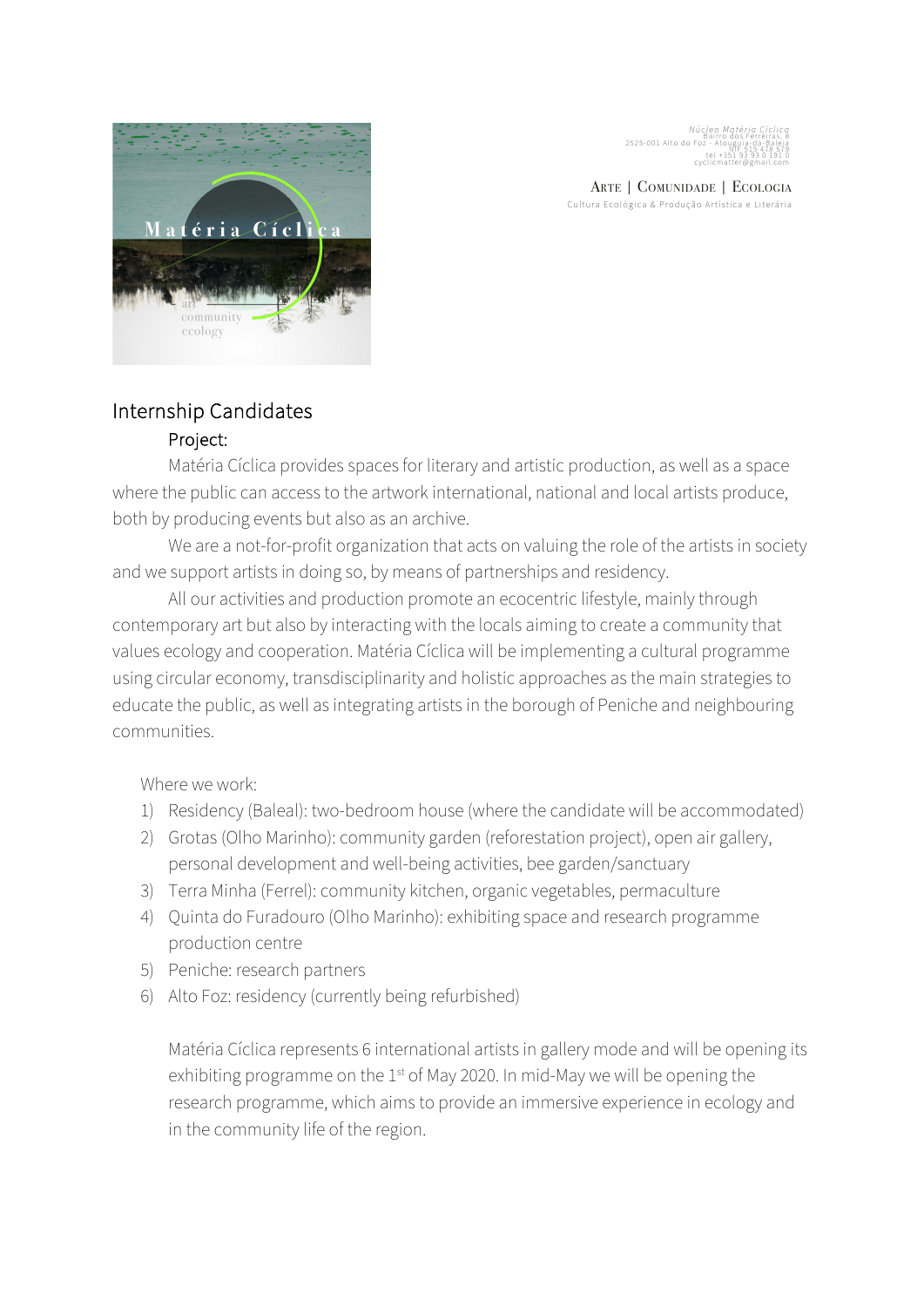#### Job description:

Marketing:

- Social Networks (insta and facebook) and website (wix) updates
- Newsletter correspondence (mailchimp)
- Using our templates to design some of the above (InDesign)
- Support in creating content and (scheduling) its publication
- Support in communication strategy and its development

Admin:

- Support in organising admin systems
- Support in finalising partnerships
- Correspondence

Production:

- Support in transporting people and materials
- Support in distributing marketing materials
- Support in event production logistics
- Informative material

Curation:

- Support in producing the exhibitions and other events
- Artwork inventory
- Archiving and reports

Gallery:

- Support in writing PR
- Correspondence with artists
- Support in organizing admin systems

## Candidate profile:

The candidate will be integrating an intellectually and physically active team: putting up exhibitions and maintaining gardens demands strong will and physical aptitude. Candidates should be adaptable, resilient and willing to learn. Attention to detail is mandatory, as well as having vision and criticality. You will be developing your skills in synthetizing information, so a natural aptitude for planning is advantageous. Listening and writing are the two most important skills in this position, which requires the candidate to be versatile in the way they communicate with different public and partners, for this matter, interpersonal communication needs to be a strong point. Candidates need to have a good command of English, with a minimum of B2 level. There will be a short test for this effect. The candidate also needs to know Adobe Suite basics, in particular Premiere and Indesign. The candidate needs to expect a variety of situations; therefore, the candidate needs to be